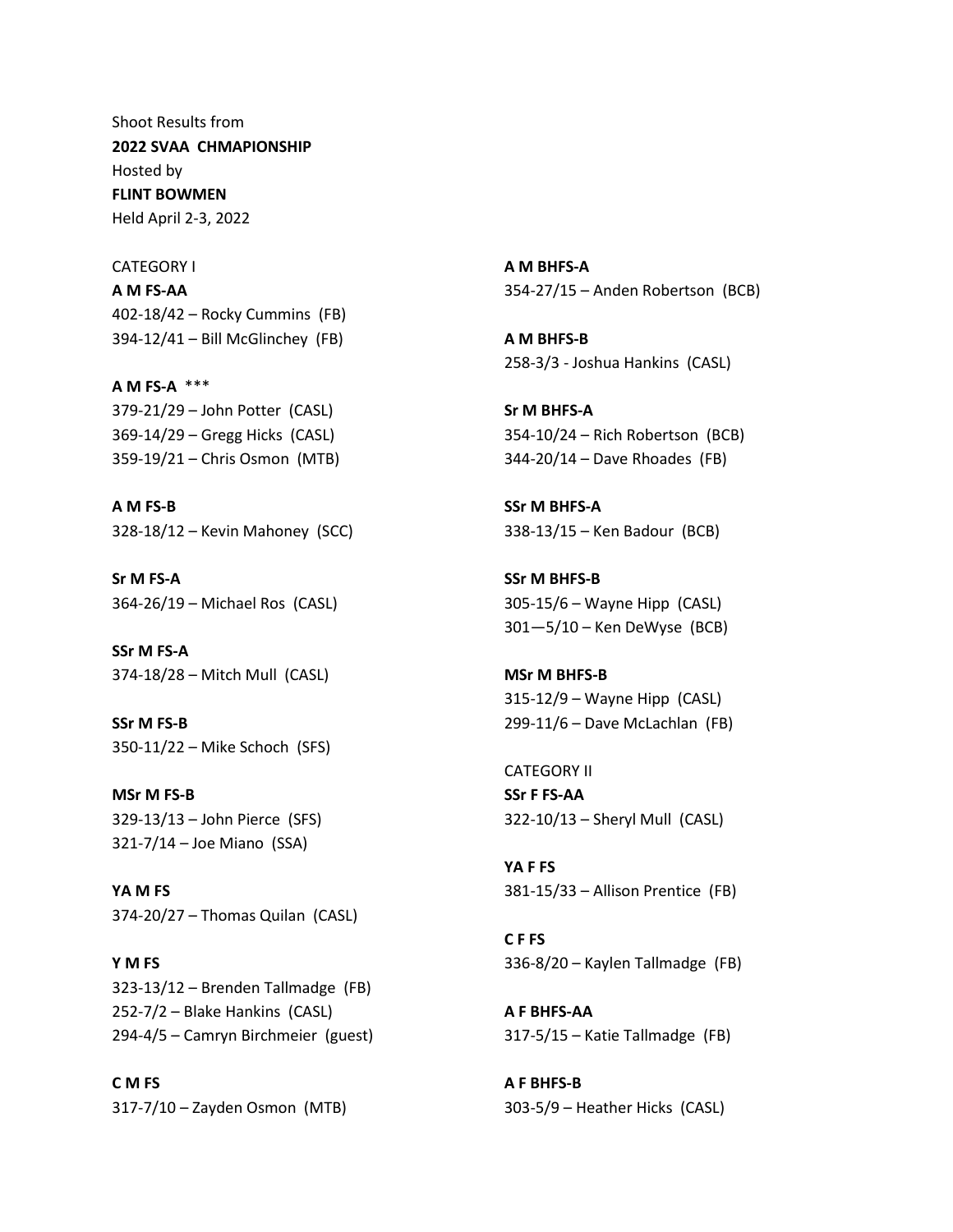**Sr F BHFS-AA** 359-27/17 – Juliet Sherrick (CASL)

**YA F BHFS** 216-3/1 – Kailee Nutt (BCB)

**Y F BHFS** 269-7/3 – Katelynn DeWyse (guest)

CATEGORY III **Y M FSLR**  $123 - 0/0$  – Hayden Pline (CASL)

### **A M BBR**

276-4/5 – Garrett McPherson (GBA) 247-4/0 – Gerrit Dumond (GBA) 223-3/0 – Rick Mansberger (GBA)

#### **C M BB**

268-4/5 – Joshua Davidson (CASL) 193-1/2 – Liam Hankins (CASL)

# **A M TRADITIONAL** \*\*\*

294-9/6 – Steve Oakley (FB) 287-6/3 – Jim Powell (CASL) 252-4/1 – Chris Church (MMB) 240-1/1 – Frank Busnardo (SCC) 208-0/0 – Ron Klosowski (BCB)

#### CATEGORY IV

**YA F FSLR** 253-2/2 – Tabitha Wright (CASL)

### **C F FSLR**

279-2/8 – Millie Oakley (FB)

### **YA F BB**

174-1/0 – Audrey Fancher (CASL)